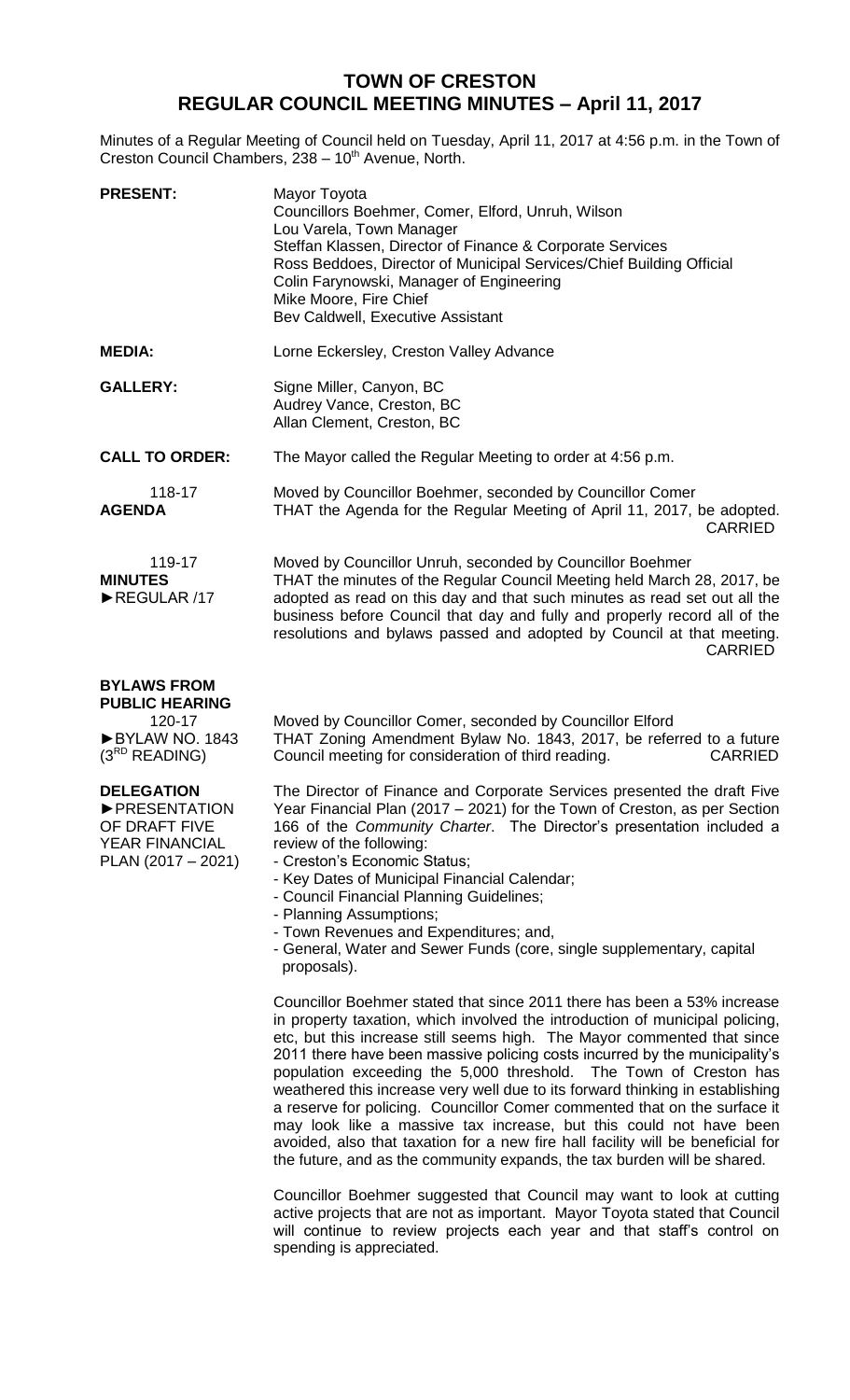|                                                                                          | Councillor Unruh stated that for a number of years previous to this Council<br>there was no tax increase and projects were not getting done. Mayor<br>Toyota advised that the Town has received sizable Federal and Provincial<br>grants for projects over the past years and that grant funding is much<br>appreciated and assists in keeping costs down for Town taxpayers.                                                                                                                                                      |
|------------------------------------------------------------------------------------------|------------------------------------------------------------------------------------------------------------------------------------------------------------------------------------------------------------------------------------------------------------------------------------------------------------------------------------------------------------------------------------------------------------------------------------------------------------------------------------------------------------------------------------|
|                                                                                          | The Director of Finance & Corporate Services stated that the Five Year<br>Plan is reviewed and refined every year, assumptions change, etc. (not set<br>in stone). The Town Manager stated that the draft Five Year Financial<br>Plan presented today does reflect the objectives of the new Official<br>Community Plan, which reflects the desires of the community at large.<br>Again, those objectives are reviewed annually within the Five Year<br>Financial Plan.                                                            |
|                                                                                          | Ms. Audrey Vance, resident, stated that she will be working hard against<br>the upcoming referendum for the proposed new fire hall facility. Ms.<br>Vance advised that she has been waiting for years for Cedar Street to be<br>repaired and each year she has been advised that the project is scheduled<br>to proceed that year, then is cut from the budget and the Town has<br>proceeded with other projects such as a new dog park.                                                                                           |
|                                                                                          | Mayor Toyota thanked the Director of Finance & Corporate Services for his<br>presentation.                                                                                                                                                                                                                                                                                                                                                                                                                                         |
| <b>COUNCIL</b><br><b>COMMITTEE</b><br>121-17<br>DRAFT FIVE YEAR<br><b>FINANCIAL PLAN</b> | Moved by Councillor Wilson, seconded by Councillor Unruh<br>THAT the presentation by the Director of Finance and Corporate Services,<br>regarding the draft Five Year Financial Plan (2017 – 2021) for the Town of<br>Creston, as per Section 166 of the Community Charter, be received.<br><b>CARRIED</b>                                                                                                                                                                                                                         |
|                                                                                          |                                                                                                                                                                                                                                                                                                                                                                                                                                                                                                                                    |
| 122-17<br>RDCK RES. REC.<br>PLAN ADV. COMM.                                              | Moved by Councillor Boehmer, seconded by Councillor Unruh<br>THAT Ltr #172 from the Regional District of Central Kootenay, regarding<br>representation on the RDCK Resource Recovery Plan Advisory<br>Committee, be received; AND FURTHER, THAT the Manager of<br>Engineering be authorized to represent the Town of Creston on the<br>Regional District of Central Kootenay Resource Recovery Plan Advisory<br><b>CARRIED</b><br>Committee.                                                                                       |
| 123-17<br>GST RE CARBON<br><b>TAX</b>                                                    | Moved by Councillor Wilson, seconded by Councillor Elford<br>THAT Ltr #173 from the City of Vernon, regarding the Federal Government<br>applying Goods for Services Tax (GST) on the Provincial Government's<br>carbon tax, be received.<br><b>CARRIED</b>                                                                                                                                                                                                                                                                         |
| 124-17<br>RDCK BYLAW 2284<br>& BYLAW 2283                                                | Moved by Councillor Boehmer, seconded by Councillor Comer<br>THAT Ltr #480 from the Regional District of Central Kootenay, requesting<br>consent to RDCK Bylaws No. 2284 and 2283, be received; THAT Council<br>for the Town of Creston consents to "Arrow Creek Water Treatment and<br>Supply Service Establishment Amendment Bylaw No. 2284, 2016"; AND<br>FURTHER, THAT Council for the Town of Creston consents to "Erickson<br>Water Distribution Service Establishment Amendment Bylaw No. 2283,<br>2016".<br><b>CARRIED</b> |
| 125-17<br>COUNCIL MEETING<br><b>TIMES</b>                                                | Moved by Councillor Boehmer, seconded by Councillor Wilson<br>THAT the verbal discussion by Councillor Boehmer, regarding the times<br>for Council and Committee of the Whole meetings, be referred to the<br>August 15, 2017 Committee of the Whole for further discussion and/or<br>recommendation.<br><b>CARRIED</b>                                                                                                                                                                                                            |
| <b>BYLAWS</b>                                                                            |                                                                                                                                                                                                                                                                                                                                                                                                                                                                                                                                    |
| 126-17<br>BYLAW 1856<br>$(1^{ST}$ & $2^{ND}$ RDGS)                                       | Moved by Councillor Elford, seconded by Councillor Unruh<br>THAT Five Year Financial Plan (2017-2021) Bylaw No. 1856, 2017, be<br>read a first time by title, second time by content.<br><b>CARRIED</b><br><b>OPPOSED: Councillor Boehmer</b>                                                                                                                                                                                                                                                                                      |
| 127-17<br>BYLAW 1856<br>$(3^{RD}$ RDG)                                                   | Moved by Councillor Wilson, seconded by Councillor Comer<br>THAT Five Year Financial Plan (2017-2021) Bylaw No. 1856, 2017, be<br>read a third time.<br><b>CARRIED</b><br><b>OPPOSED: Councillor Boehmer</b>                                                                                                                                                                                                                                                                                                                       |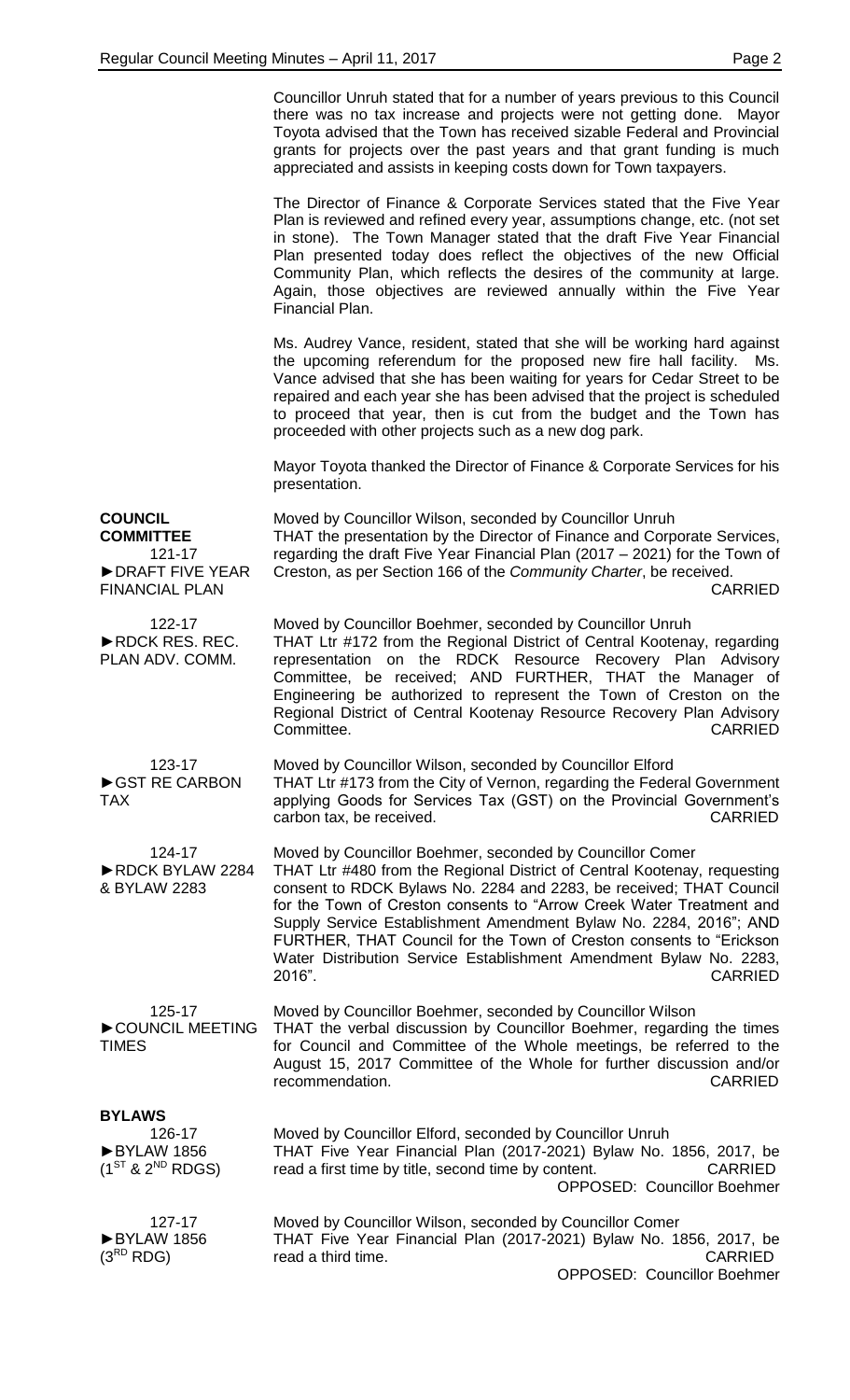| 128-17<br>STRATEGIC                                                 | Moved by Councillor Elford, seconded by Councillor Boehmer<br>THAT the Strategic Priorities Chart, as presented, be received.                                                                                                                                                                                                                                                                                                                                                      |
|---------------------------------------------------------------------|------------------------------------------------------------------------------------------------------------------------------------------------------------------------------------------------------------------------------------------------------------------------------------------------------------------------------------------------------------------------------------------------------------------------------------------------------------------------------------|
| PRIORITIES CHART                                                    | <b>CARRIED</b>                                                                                                                                                                                                                                                                                                                                                                                                                                                                     |
| 129-17<br>FOLLOW UP<br><b>ACTION LIST</b>                           | Moved by Councillor Unruh, seconded by Councillor Boehmer<br>THAT the Regular Council Meeting Follow-Up Action List, as of March 28,<br>2017, be received.<br><b>CARRIED</b>                                                                                                                                                                                                                                                                                                       |
| <b>NEW BUSINESS</b><br>130-17<br>POLICING<br><b>PRIORITIES</b>      | Moved by Councillor Elford, seconded by Councillor Boehmer<br>THAT Ltr #182 from the Royal Canadian Mounted Police, regarding<br>community policing priorities, be received; AND FURTHER, THAT the<br>Mayor is authorized to sign and submit to the Royal Canadian Mounted<br>Police, the Acknowledgement of Consultation form, identifying that the<br>community policing priorities for the Town of Creston for 2017 - 2018 are<br>as follows:<br>Drugs and alcohol abuse.<br>1. |
|                                                                     | Prolific offender.<br>2.<br>3.<br>Police / Community relations - police visibility.<br>4.<br>Traffic.<br>5.<br>Violence - domestic violence.                                                                                                                                                                                                                                                                                                                                       |
|                                                                     | 6.<br>Police / Community relations - School based.<br><b>CARRIED</b>                                                                                                                                                                                                                                                                                                                                                                                                               |
| 131-17<br>CV THUNDER<br><b>CATS RE CYCLONE</b><br><b>TAYLOR CUP</b> | Moved by Councillor Elford, seconded by Councillor Unruh<br>THAT the Mayor write a letter of appreciation to the Creston Valley<br>Thunder Cats for hosting a very successful 2017 Cyclone Taylor Cup<br>Hockey Championship in Creston, and for the excellent job done by their<br><b>CARRIED</b><br>Executive and volunteers.                                                                                                                                                    |
| 132-17<br>ACTING MAYOR-<br><b>MAY 2017</b>                          | Moved by Councillor Comer, seconded by Councillor Unruh<br>THAT Councillor Boehmer be appointed as Acting Mayor for the month of<br><b>CARRIED</b><br>May 2017.                                                                                                                                                                                                                                                                                                                    |
| <b>REPORTS OF REPS.</b><br>CLR BOEHMER                              | Councillor Boehmer reported on his attendance at a meeting with the<br>architect for the proposed new fire hall facility and the Open House for the<br>new fire hall facility.                                                                                                                                                                                                                                                                                                     |
| CLR COMER                                                           | Councillor Comer reported on her attendance at two Fields Forward<br>meetings, a Library Board meeting, a Creston Valley Youth Network<br>Advisory Committee meeting, an agriculture consultation meeting with the<br>Columbia Basin Trust and the Kootenay Employment Services Leap<br>Program event.                                                                                                                                                                             |
| CLR ELFORD                                                          | Councillor Elford reported on his attendance at the Local Government<br>Management Association meeting at which he welcomed the membership<br>on behalf of the Town of Creston, a meeting with the architect for the<br>proposed new fire hall facility, the Open House for the new fire hall facility,<br>and the Cyclone Taylor Cup events sponsored by the Creston Valley<br>Thunder Cats.                                                                                      |
| CLR UNRUH                                                           | Councillor Unruh reported on her attendance at a Creston Valley Blossom<br>Festival meeting, several meetings with respect to the proposed new fire<br>hall facility, and the Open House for the new fire hall facility.                                                                                                                                                                                                                                                           |
| CLR WILSON                                                          | Councillor Wilson reported on her attendance at a Creston Valley Blossom<br>Festival meeting, Cyclone Taylor Cup events sponsored by the Creston<br>Valley Thunder Cats and the Open House for the new fire hall facility.                                                                                                                                                                                                                                                         |
| MAYOR TOYOTA                                                        | Mayor Toyota reported on his attendance at a Municipal Finance Authority<br>meeting, a meeting with the Ministry of Transportation and Infrastructure, a<br>Community Development Fund meeting, Cyclone Taylor Cup events<br>sponsored by the Creston Valley Thunder Cats, several meetings with<br>respect to the proposed new fire hall facility, a meeting with the architect<br>and the Open House for the proposed new fire hall facility.                                    |
| STAFF REPORTS<br>133-17                                             | Members of staff provided verbal reports on key issues and projects<br>currently being addressed by the various Departments.                                                                                                                                                                                                                                                                                                                                                       |
| RECEIVE<br><b>REPORTS</b>                                           | Moved by Councillor Wilson, seconded by Councillor Unruh<br>THAT the verbal Reports of Council and staff members, be received.<br><b>CARRIED</b>                                                                                                                                                                                                                                                                                                                                   |